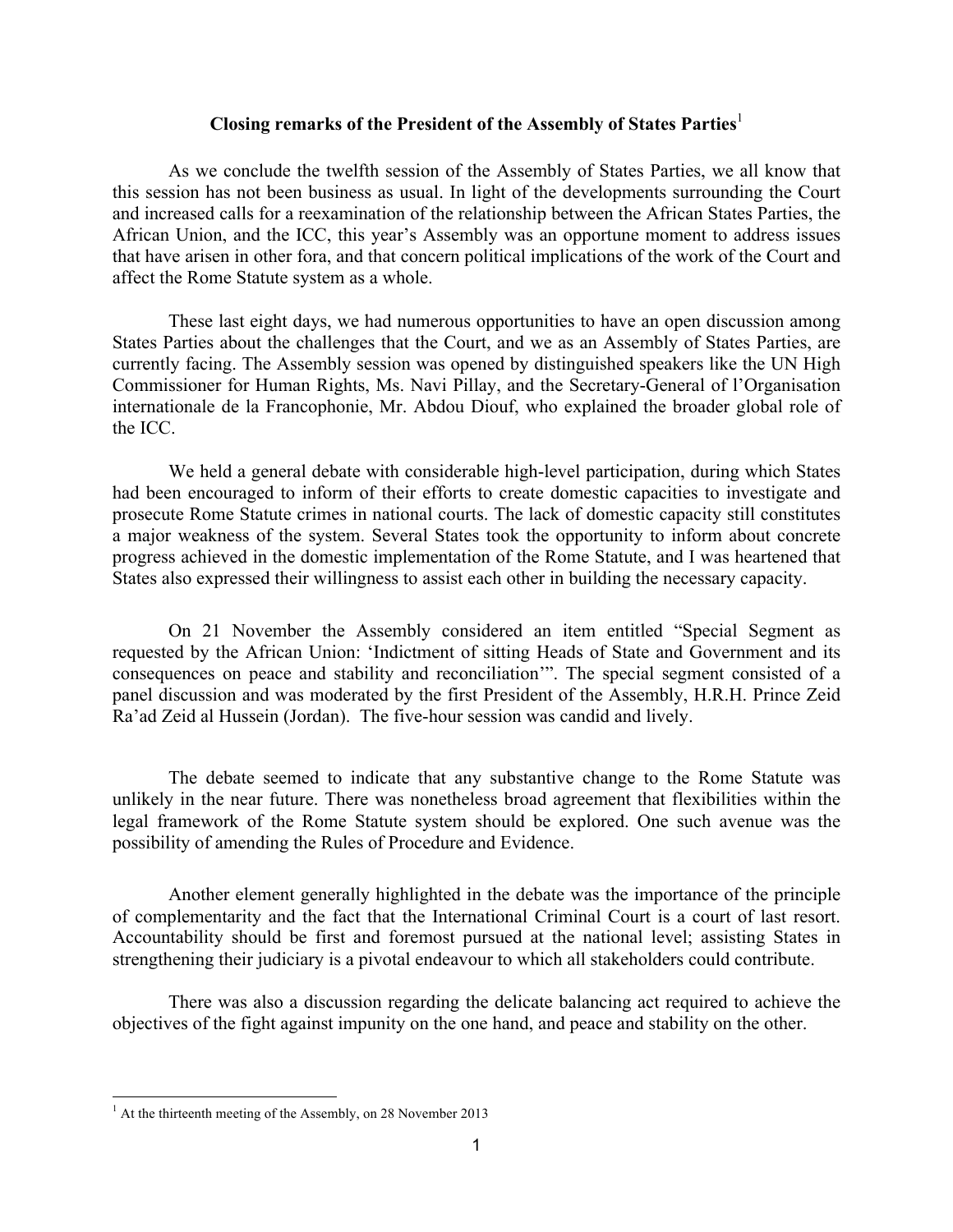There was broad satisfaction that an open process of dialogue had been started in order to address the concerns of African States Parties and with the manner in which the special segment had been organized and conducted. On the initiative of the African group, the inclusion of the special segment in the agenda of this session is now welcomed with appreciation in the omnibus resolution.

In the days following the special segment, the Assembly continued to address issues related to the subject of the Special Segment, namely the discussion of several proposed amendments to the Rules of Procedure and Evidence introducing new rules 134 *bis*, *ter* and *quater* concerning the presence of the accused at trial. The negotiations on these amendments were intense, and I commend the chair of the Working Group on Amendments for his dedication and endurance in finding a compromise text. As a result of the discussions, the principle that no one is above the law within the Rome Statute has been reaffirmed.

As the Assembly of States Parties, we are constantly engaged in discussions on how to gradually improve the Rome Statute system. Indeed, we should continuously try to refine it through all available procedures.

I am satisfied that the Assembly was able to adopt three amendments to the Rules of Procedure and Evidence. Next to the additions to rule 134, the Assembly adopted amendments to rules 68 and 100. The amendment of rule 68 is intended to reduce the length of ICC proceedings and streamline evidence presentation. The amendment to rule 100 provides for a more expeditious process for designating an alternate seat for proceedings of the Court that would allow bringing justice closer to the people whose lives have been affected by crimes. It is important that justice is not only done, but is also seen to be done. In this regard, I encourage States Parties, the Court and all relevant stakeholders to continue to improve the public information and communication about the Court and its activities. This is a shared responsibility by the Court, States Parties, international and regional organizations and civil society.

The Assembly also held for the first time since the 2010 Review Conference, a plenary session dedicated to victims, focusing on participation, reparation and communication. At another plenary session on cooperation, the Assembly discussed means to strengthen State support to witness protection.

Another milestone of this year's Assembly session is the adoption of the resolution operationalizing the Independent Oversight Mechanism with the comprehensive mandate set out in article 112, paragraph 4, of the Rome Statute. After five years of difficult consultations, a very warm thank you goes to the co-facilitators.

We have also elected Mr. Geoffrey A. Henderson (Trinidad and Tobago) as judge of the ICC to fill a judicial vacancy. The Advisory Committee on Nominations assisted the Assembly in its consideration of the candidatures. The Assembly also elected six members of the Committee of Budget and Finance.

The results of this session would not have been possible without the thorough work done throughout the year by the Bureau, its Working Groups, the Study Group on Governance and